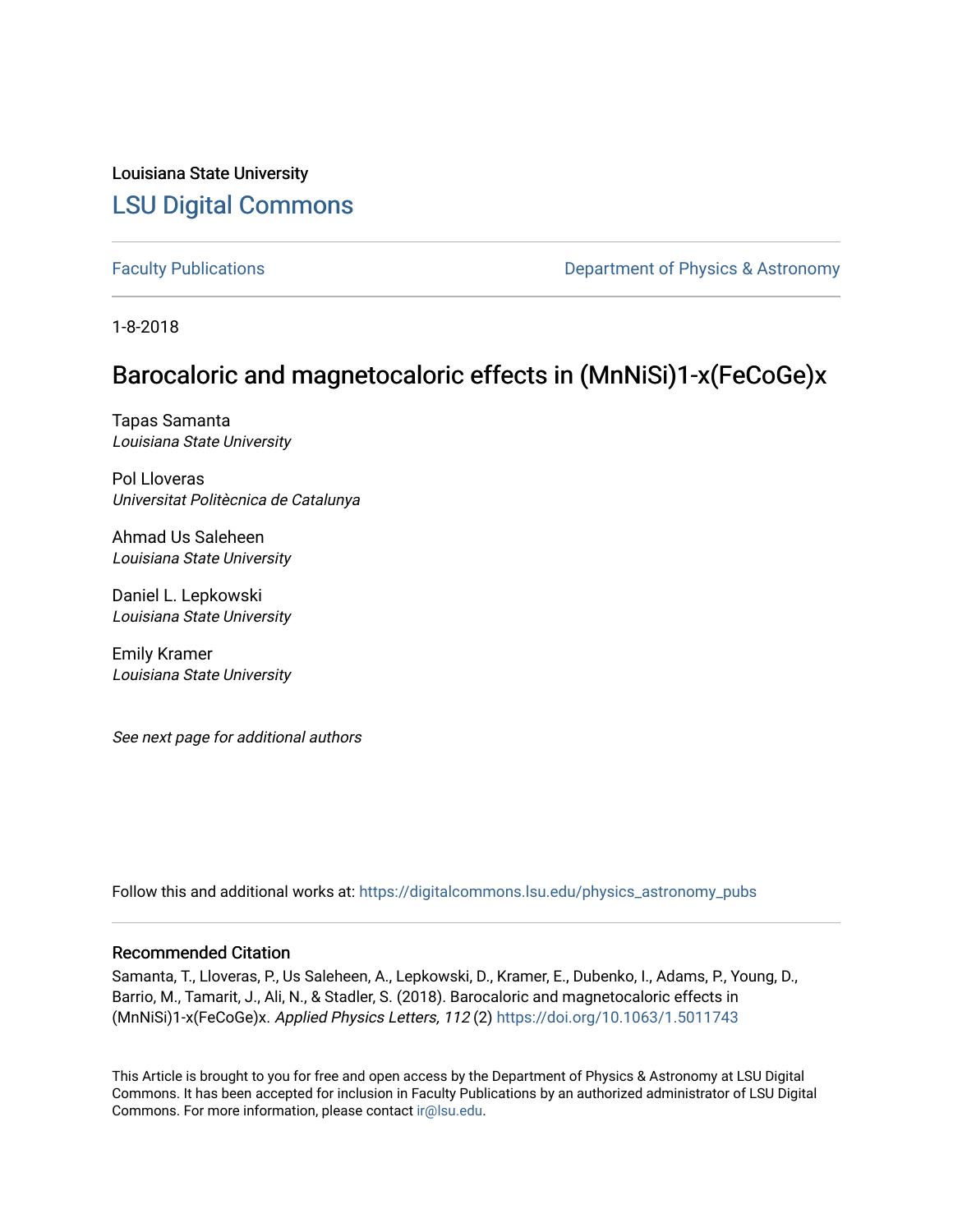#### Authors

Tapas Samanta, Pol Lloveras, Ahmad Us Saleheen, Daniel L. Lepkowski, Emily Kramer, Igor Dubenko, Philip W. Adams, David P. Young, Maria Barrio, Josep Ll Tamarit, Naushad Ali, and Shane Stadler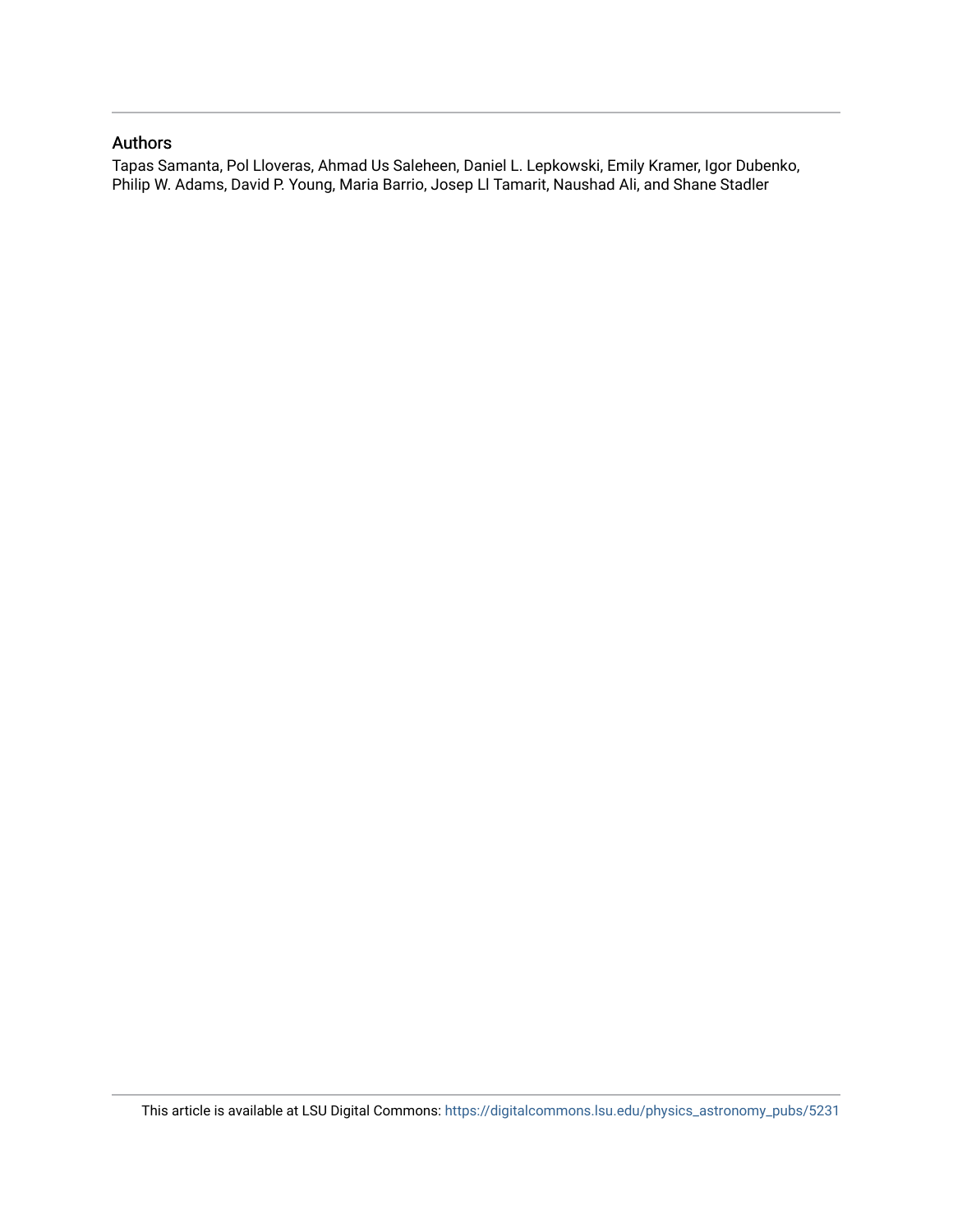

## **Barocaloric and Magnetocaloric Effects in (MnNiSi)1-***x***(FeCoGe)***<sup>x</sup>*

Tapas Samanta<sup>1</sup>,<sup>\*</sup> Pol Lloveras<sup>2</sup>, Ahmad Us Saleheen<sup>1</sup>, Daniel L. Lepkowski<sup>1</sup>, Emily Kramer<sup>1</sup>, Igor Dubenko<sup>3</sup>, Philip W. Adams<sup>1</sup>, David P. Young<sup>1</sup>, Maria Barrio<sup>2</sup>, Josep Ll. Tamarit<sup>2</sup>, Naushad Ali<sup>3</sup>, and Shane Stadler<sup>1</sup>

<sup>1</sup>Department of Physics & Astronomy, Louisiana State University, Baton Rouge, LA 70803 USA 2 Departament de Física, EEBE, Campus Diagonal-Besòs and Barcelona Research Center in Multiscale Science and Engineering, Universitat Politècnica de Catalunya, Eduard Maristany, 10-14, 08019 Barcelona, Catalonia SPAIN

<sup>3</sup>Department of Physics, Southern Illinois University, Carbondale, IL 62901 USA

(MnNiSi)1-x(FeCoGe)x undergoes a magnetostructural phase transition near room temperature that is acutely sensitive to applied hydrostatic pressure, which presents as a marked shift in the martensitic transition temperature  $(T_M)$  by about  $-7.5$  K/kbar. The magnetostructural transition can therefore be induced by applied hydrostatic pressure or by magnetic field. The barocaloric and magnetocaloric effects were measured across  $T_M$  (for the sample with  $x = 0.38$ ), and the corresponding entropy changes were +74 J/kg K ( $P = 2.7$  kbar) and -58 J/kg K ( $\mu_0H = 5$  T), respectively. It was observed that the transition entropy change increases with pressure, which results in an enhancement of the barocaloric effect. Our measurements show that the transformed phase fraction associated with magnetostructural transition does not depend on pressure and therefore this enhancement cannot be attributed to a pressure-assisted completion of the phase transformation.

\* Correspondence to: tapas.sinp@gmail.com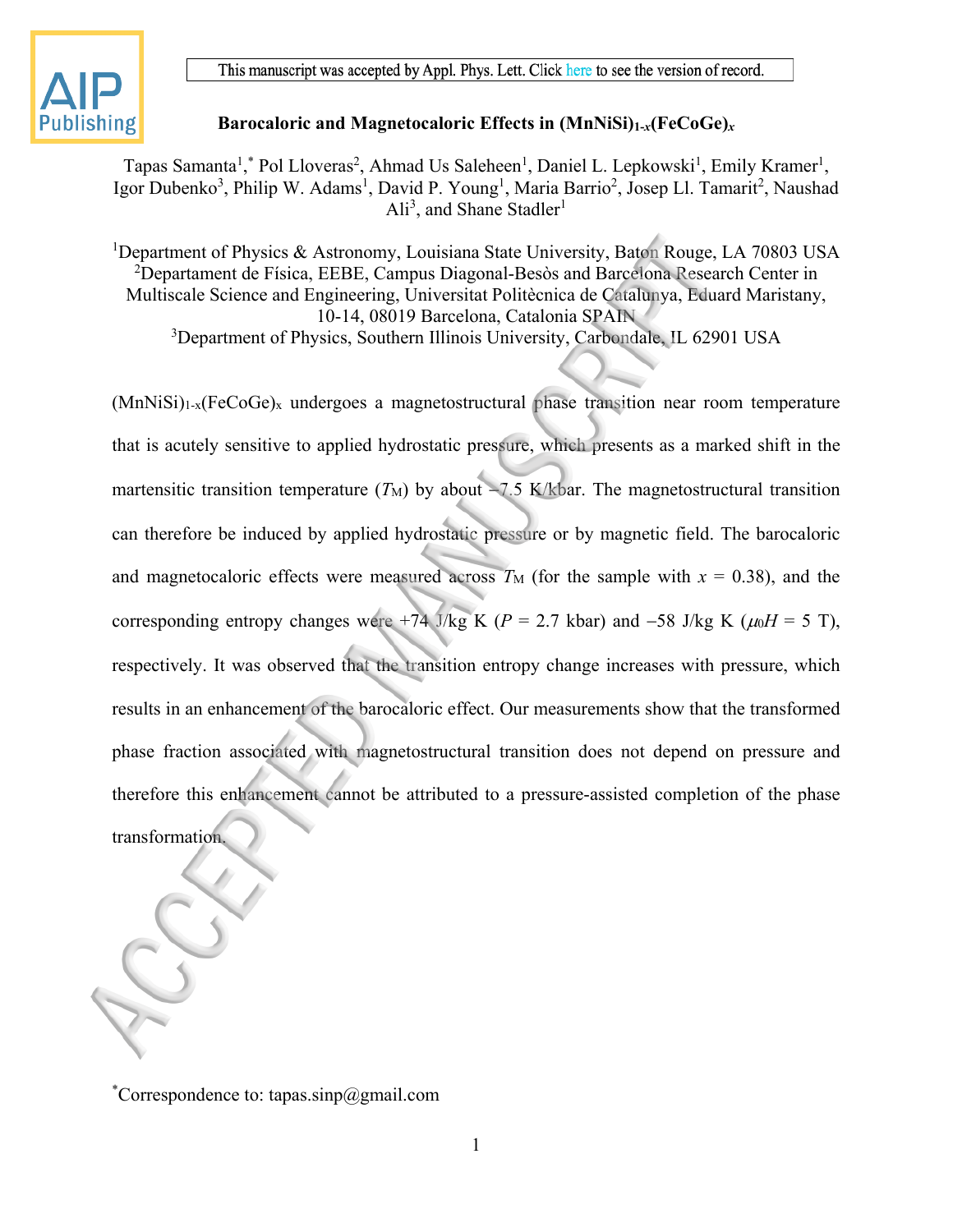Publishing blid-state caloric effect is defined as a change in entropy or temperature in a material in response to an isothermal or adiabatic variation of an externally applied parameter such as magnetic field, stress, hydrostatic pressure, or electric field. Materials that exhibit solid-state caloric phenomena could promote the development of more environmentally-friendly and efficient alternatives to conventional, vapor-compression-based cooling devices. Significant progress has been made over the past decade in the development of magnetocaloric effects (MCE), and materials that exhibit this property have long been sought for applications in room temperature magnetic cooling [1-5]. However, the less-studied pressure-induced effect, i.e., the barocaloric effect (BCE), has shown promise after recent discoveries of the phenomenon in solid-state materials [6-14]. The BCE is expected to occur in any solid material that undergoes a pressure-induced volume change. In turn, as predicted theoretically, the most likely candidates to show both large BCE and MCE (i.e., multicaloric effects) are materials that undergo a first-order magnetic transition (FOMT) with a simultaneous large change in volume [15]. The combined caloric (multicaloric) effects in a single material may provide a way to improve the effectiveness and efficiency of solid-state cooling. For instance, a pressure-induced shift of a first-order transition may be utilized to overcome the negative consequences of thermal hysteresis [16] and also to modify the operational temperature regimes for cooling [17, 18].

 Here we report the observation of a large BCE and MCE at the same FOMT near room temperature in the MnNiSi-based compound,  $(MnNiSi)_{1-x}(FeCoGe)x$  ( $x = 0.38$ ). In recent years, the Mn-based ternary compounds with the formula Mn*TX* ( $T = Ni$ , Co and  $X = Si$ , Ge) have attracted considerable attention because of their pronounced magnetocaloric properties near room temperature. In these compounds, the effects originate from a magnetostructural transition (MST) with a large volume change of about 3-4% [19-26]. A large volume change is also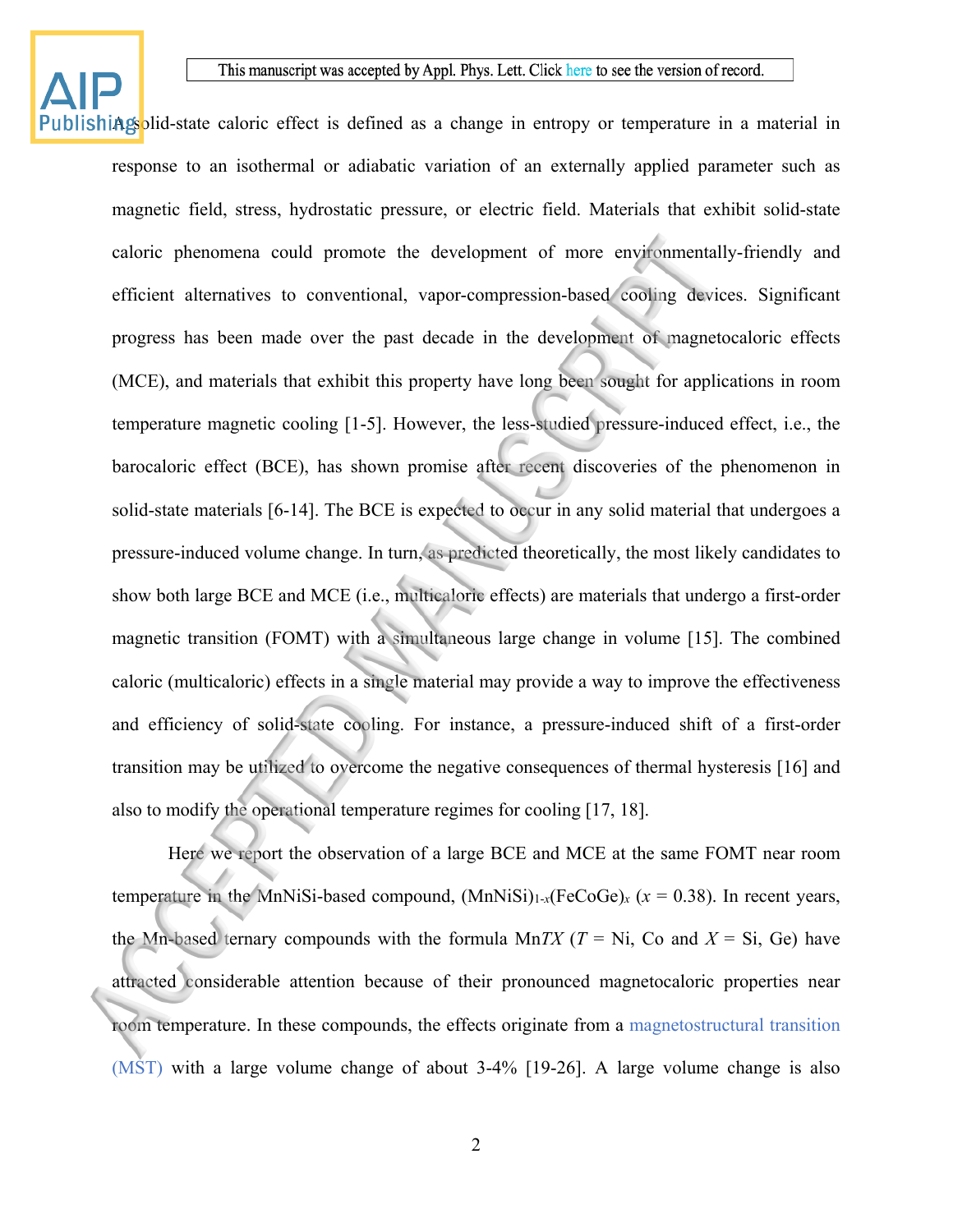**Publishires** lonsible for the large MCE in  $(MnNiSi)_{1-x}(FeCoGe)_{x}$  [24]. The large pressure-induced shift of the MST that was observed in our study of the magnetocaloric properties of this compound [24] prompted this current study of its barocaloric properties. In their stoichiometric forms, the materials in this family undergo a second-order magnetic transition with a variety of magnetic structures in the ordered state (depending on composition), such as collinear ferromagnetic (e.g., in MnCoGe and MnNiSi) [27], spiral antiferromagnetic (in MnNiGe) [28], and noncollinear helical antiferromagnetic (in MnCoSi) [29, 30] structures. In the paramagnetic state, all of the compounds undergo a martensitic structural transition from a high-temperature hexagonal Ni2Intype structure to a low-temperature orthorhombic TiNiSi-type structure accompanied by a positive and large change in volume. In order to obtain large caloric effects, it is crucial that the magnetic and structural transitions be coupled. This can often be accomplished by varying the chemical composition [19], changing the stoichiometry [20, 21], isostructurally substituting [22- 24], or by applying pressure [25]. Using these tuning strategies, coupled magnetostructural transitions have been realized in many of these materials near room temperature, along with giant magnetocaloric effects bolstered by a large additional structural contribution to the total isothermal entropy change. Generally, the structural transition responds more quickly to external stimuli than the magnetic transition. Consequently, when magnetocrystalline coupling is present, the magnetostructural transition proceeds at the rate of the purely structural transition. It is important for applications that the MST remains coupled over a wide temperature range that spans room temperature.

Polycrystalline (MnNiSi) $1-x$ (FeCoGe) $x$  ( $x = 0.38$  and 0.39) samples were prepared by melting the constituent elements with purities better than 99.9% in an ultra-high purity argon atmosphere using an RF-furnace. (MnNiSi)1-*x*(FeCoGe)*x* exhibits a drastic structural change as it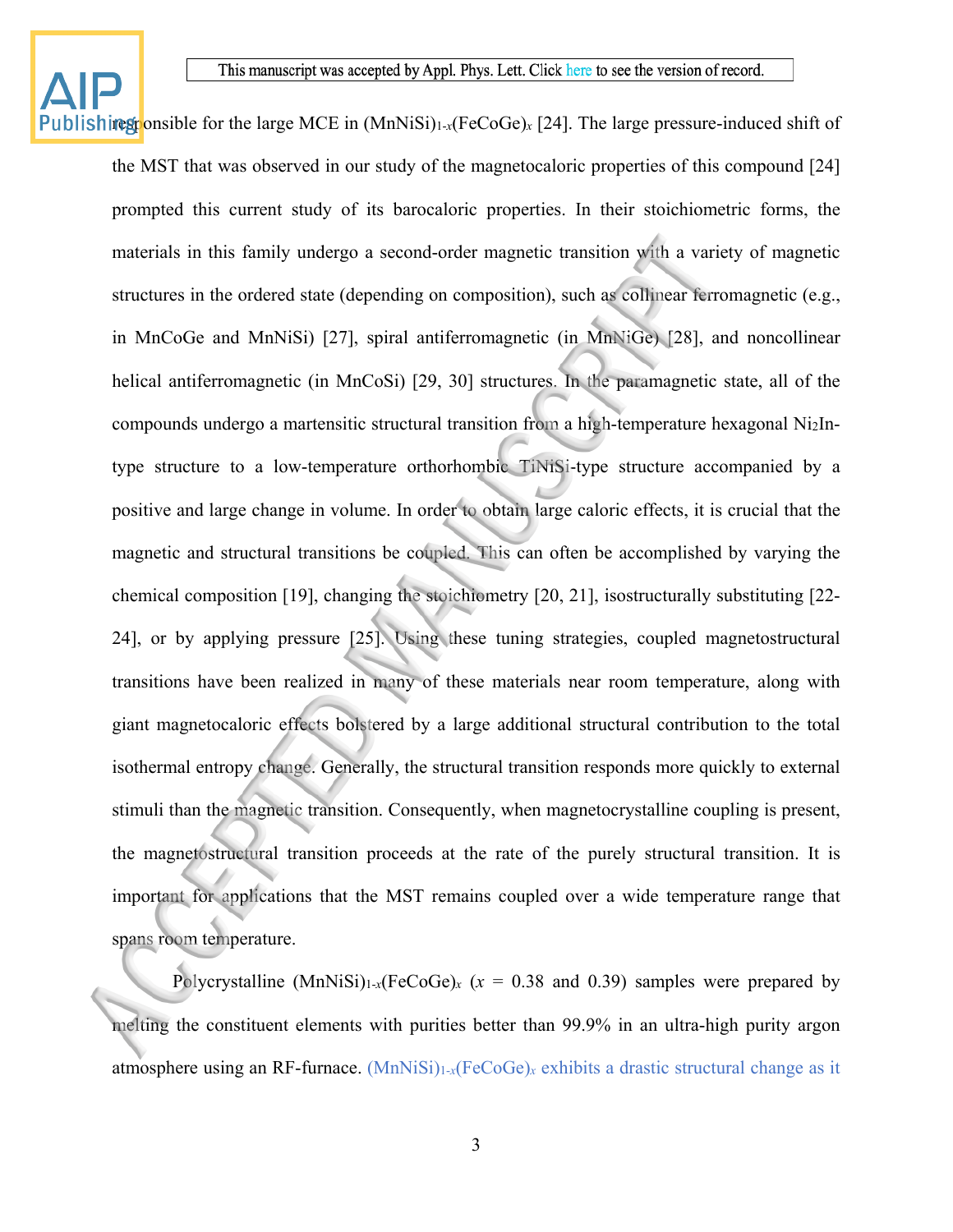

**blishing** through a MST, which results in a structural breakdown of the bulk sample into a powder. This powder sample is nothing but the polycrystalline grains of the bulk (MnNiSi)1-*x*(FeCoGe)*<sup>x</sup>* intermetallic compound as it maintains its physical properties after breakdown. Since the MST is above room temperature ( $T_M$  = 338 K at  $P = 0$ ) for the composition with x = 0.38, the as-cast sample was in powder form. However, the as-cast sample was in bulk form for the composition with  $x = 0.39$  ( $T_M \sim 300$  K) and structural breakdown occurred after thermal cycling (below/above  $T_M$ ). The as-cast samples were annealed under vacuum for 3 days at 1023 K followed by quenching in cold water. The phase purities of the samples at room temperature were determined using an X-ray diffractometer (XRD) employing Cu  $K_{\alpha}$  radiation. A superconducting quantum interference device magnetometer (SQUID, Quantum Design MPMS) was used to measure the magnetization within the temperature interval of 5-380 K, and in applied magnetic fields up to 5 T. Magnetic measurements under hydrostatic pressure (*P*) were performed in a commercial BeCu cylindrical pressure cell (Quantum Design). Daphne 7373 oil was used as the pressure transmitting medium. The value of the applied pressure was calibrated by measuring the shift of the superconducting transition temperature of Pb used as a reference manometer (Pb has a critical temperature  $T_C \sim 7.19$  K at ambient pressure) [31]. The isothermal entropy changes ( $ΔS$ <sub>MCE</sub>) due to the magnetocaloric effect were estimated from the isothermal magnetization curves  $[M(\mu_0 H)]$  using the integrated Maxwell relation,  $\Delta S_{MCF}$  =  $\int_0^{\mu_0 H} \left(\frac{\partial M}{\partial T}\right)_H$  $\int_0^{\mu_0 H} \left(\frac{\partial M}{\partial T}\right)_H \mu_0 dH$ . Zero-field heat capacity was measured using a Physical Properties Measurement System (PPMS by Quantum Design) in a temperature range of 2–358 K. Calorimetric measurements with and without the application of hydrostatic pressure were carried out employing a purpose-built calorimeter as described in Ref. [6]. The transition entropy change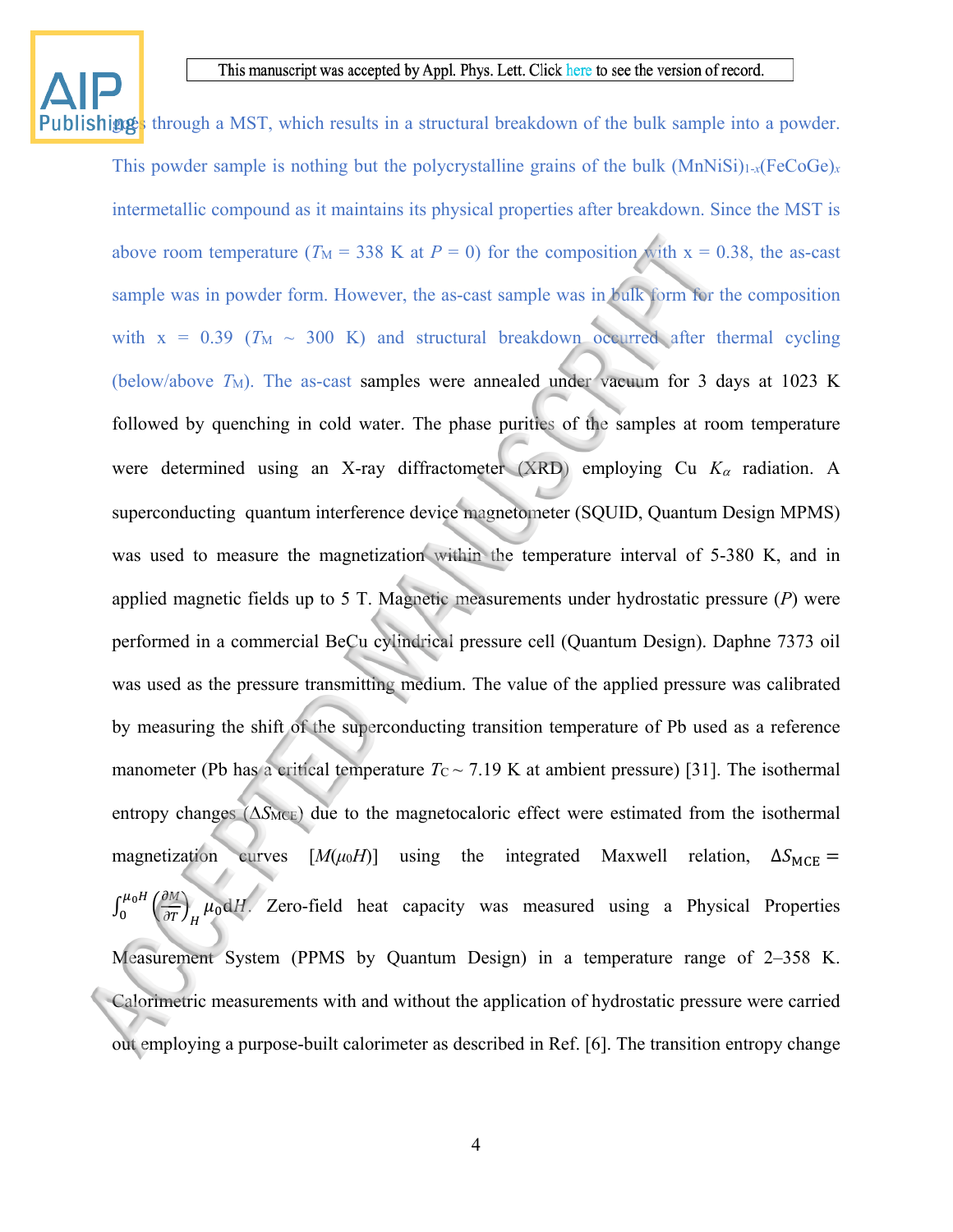**Publishing** referenced to the low-temperature phase at  $T_0$ ) was estimated from the calorimetric curves using

the relation

$$
\Delta S_t(T, P) = S(T, P) - S(T_0, P) = \int_{T_0}^T \frac{1}{T} \frac{\dot{Q}(P)}{\dot{T}} dT
$$

where  $\dot{Q}(P)$  and  $\dot{T}$  are the heat flux and temperature rate, respectively. Direct measurements of the adiabatic temperature change on the fast release of hydrostatic pressure were performed following the procedure described in Ref. [32]. The adiabatic temperature change during pressurization of the sample was carried out using an another purpose-built set-up. The temperature was measured with a type-J thermocouple that was embedded in a mixture of the powdered sample and a pressure transfer medium (a mixture of methanol and ethanol with a ratio of 4:1). The sample was pressurized to  $P > 2$  kbar in about 30 s, and the temperature data were recorded every 0.04 s. The adiabatic temperature change was estimated from the zero-field heat capacity data and the  $\Delta S_f(T, P)$  curve following Ref. [7].

 $(MnNiSi)_{1-x}(FeCoGe)_x$  exhibits a large MCE over a wide temperature range (255 K  $\leq T \leq$ 338 K) by varying the concentration in a narrow interval  $(0.38 \le x \le 0.41)$ , which shifts  $T_M$  [24]. In the current study, we selected a composition  $(x = 0.38)$  with the transition temperature  $T_M$ above room temperature ( $T_M$  = 338 K at  $P = 0$ ), since the MST shifts to lower temperature (i.e., closer to room temperature) with increasing pressure. The temperature dependent magnetization data for 0.1 and 5 T applied magnetic fields, and for different applied hydrostatic pressures (under  $\mu_0H = 0.1$  T), are shown in Fig. 1(a). Calorimetric curves for different hydrostatic pressures are shown in Fig. 1(b). The opposite shifts in the MST with applied pressure (negative shift of  $T_M$ ) and magnetic field (positive shift of  $T_M$ ) are associated with the stabilization of the high-temperature, low-volume hexagonal phase with pressure and the low-temperature ferromagnetic orthorhombic phase with magnetic field, respectively. These opposing effects of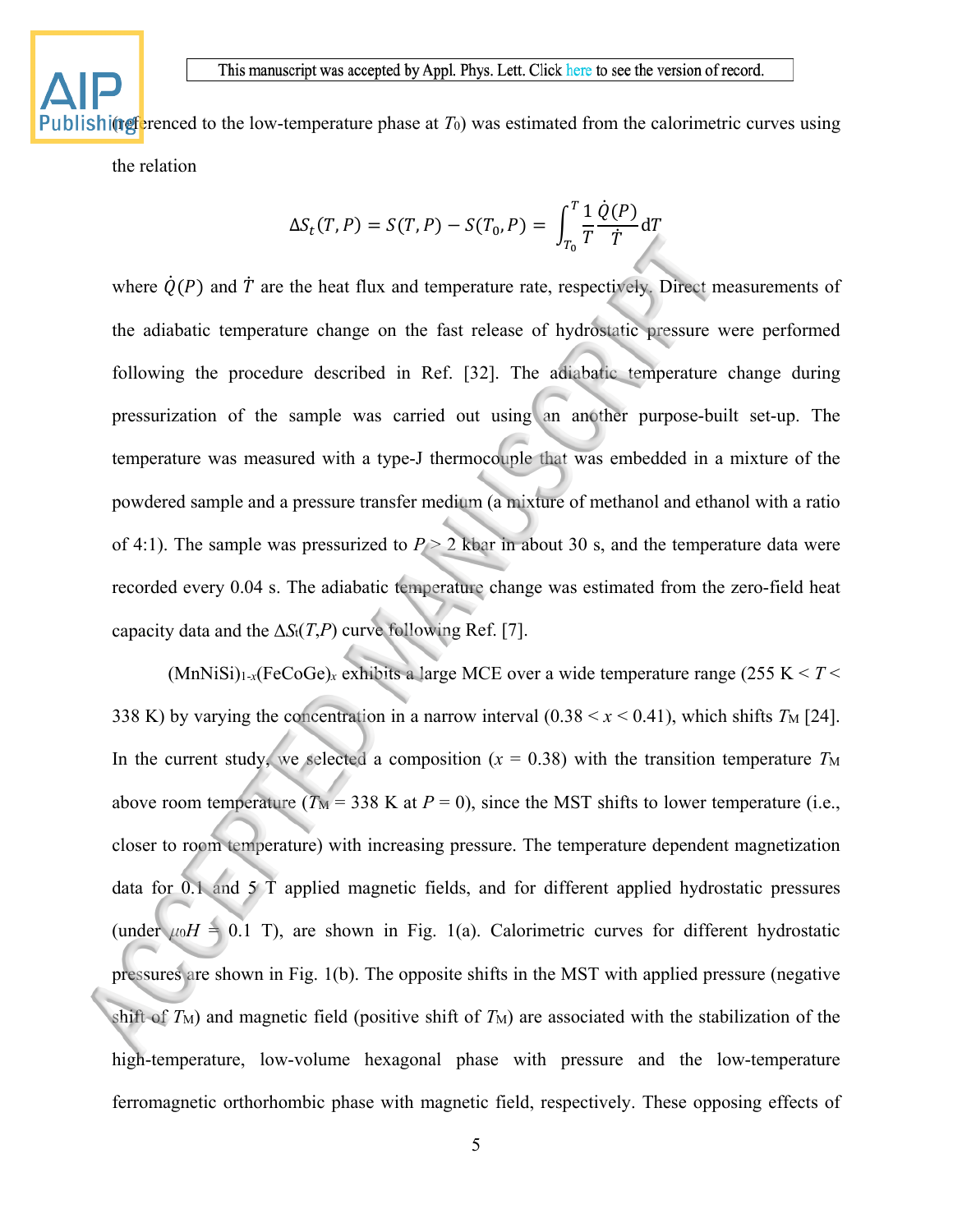**blishippes** sure and magnetic field on the magnetocrystalline coupling are responsible for the inverse

BCE (positive isothermal entropy change upon applying/increasing pressure) and conventional MCE (negative isothermal entropy change upon applying/increasing magnetic field), respectively.

The endothermic peaks in the heating cycle of the differential scanning calorimetry data (Fig. 1(b)) are a measure of the latent heat of the transition. The latent heat at ambient pressure, calculated as the area beneath the heating curve, is equal to 21 kJ/kg  $(152 \text{ J/cm}^3)$  and corresponds to a transition entropy change of  $\Delta S_t = 62$  J/kg K (452 mJ/cm<sup>3</sup> K). Changes in the pressure dependent transition entropy as a function of temperature were calculated from the calorimetric curves and shown in Fig. 2. Interestingly, the total transition entropy change increases from about  $62 \pm 2$  to  $74 \pm 4$  J/kg K with increasing pressure, i.e., a difference of about 12 J/kg K = 88 mJ/cm<sup>3</sup> K as *P* goes from 0 to 2.7 kbar. The transition temperature shifts to lower temperature with increasing hydrostatic pressure at a rate of  $dT_M/dP = -7.5 \pm 0.5$  K/kbar (see the inset of Fig. 2).

The temperature dependence of the pressure-induced entropy change  $(\Delta S_{BCE})$  was calculated from the difference between the transition entropy curves (Fig. 2) at pressures *P*  $(\Delta S_f(T, P))$  and  $P = 0$  ( $\Delta S_f(T, 0)$ ). The results shown in Fig. 3(a) indicate a large inverse BCE near room temperature. Notably,  $ΔS<sub>BCE</sub>$  increases with increasing pressure up to the highest applied pressure, and its maximum value is significantly larger than the transition entropy at ambient pressure ( $\Delta S_t(T,0) = 62$  J/kg K). The maximum value of  $\Delta S_{BCE}^{max}$  at  $P = 2.7$  kbar is 74  $\pm$  4 J/kg K with a reversible change of  $57 \pm 4$  J/kg K calculated as the overlap of the entropy curves on heating and cooling. For devices it is desirable to have the largest possible entropy change in the smallest possible volume and, therefore, it is useful to compare materials based on entropy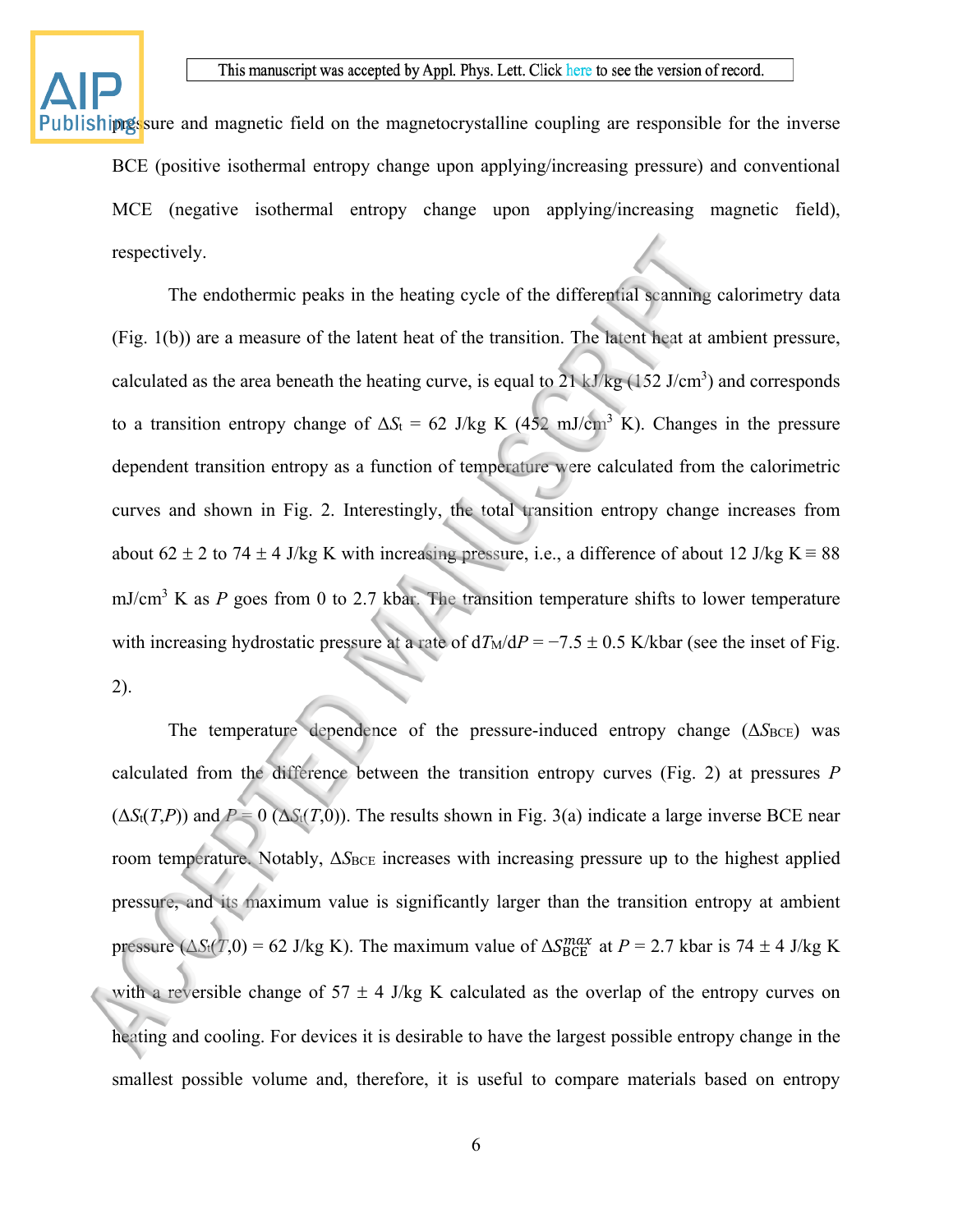

**blishides** sity [4]. The BCE in terms of entropy density for  $(MnNiSi)_{1-x}(FeCoGe)_{x}$  with  $x = 0.38$  (540  $\pm$ 4 mJ/cm<sup>3</sup> K for  $P = 2.7$  kbar) exceeds values reported for the best performing materials as summarized in Table I. The relative cooling power (RCP =  $|\Delta S_{BCE}^{max} \times (FWHM \text{ of } \Delta S_{BCE}(T))|$ ) is another important parameter used to estimate the applicability of a material for solid-state cooling. Calculated from the  $\Delta S_{BCE}(T)$  curves in Fig. 3(a), the RCP is 1500 J/kg (11 J/cm<sup>3</sup>) for *P*  $= 2.7$  kbar (see the inset of Fig. 3(a)).

The important feature that renders (MnNiSi)1-*x*(FeCoGe)*x* a multicaloric system is that it also exhibits a large magnetocaloric (magnetic-field-induced) effect at the same transition responsible for the large BCE. The field-induced isothermal entropy change (Δ*S*MCE) is −58 J/kg K (or  $-425$  mJ/cm<sup>3</sup> K) for a field change of  $\mu_0H = 5$  T (Fig. 3(b)) as calculated from magnetization isotherms using a Maxwell relation. The value of Δ*S*MCE was also determined using the Clausius-Clapeyron equation following Ref. [34],  $[\frac{\Delta S}{\Delta M} = -\frac{\mu_0 dH}{dT} \rightarrow \Delta S \sim -\frac{1}{2}$  $(\Delta M/\Delta T)\mu_0\Delta H$  ] resulting in  $\Delta S_{MCE} = -57$  J/kg K for  $\mu_0H = 5$  T ( $\Delta M = 68$  A m<sup>2</sup>/kg and  $\Delta T = 6$ K for  $\mu_0H = 5$  T). This value is comparable to or larger than those reported for the best magnetocaloric materials known to date (see Table I).

In order to fully characterize the BCE, the adiabatic temperature change must also be known. We have measured the pressure-induced adiabatic temperature change  $(\Delta T_{\text{BCE}})$  upon compression and decompression, and also estimated it using heat capacity data. An indirect method to estimate  $\Delta T$ <sub>BCE</sub> following Ref. [7] is to use zero-field heat capacity data (inset of Fig. 4(a)) and the  $\Delta S_f(T, P)$  curve (Fig. 2), giving  $|\Delta T|_{BCE} = 16$  K for  $P = 2.7$  kbar as shown in Fig. 4(a) (consistent with the 20 K shift of the transition temperature for this applied pressure).

Just as the indirect methods likely overestimate  $\Delta T_{\text{BCE}}$ , direct measurements underestimate it due to non-adiabatic conditions that result in heat flow to and from the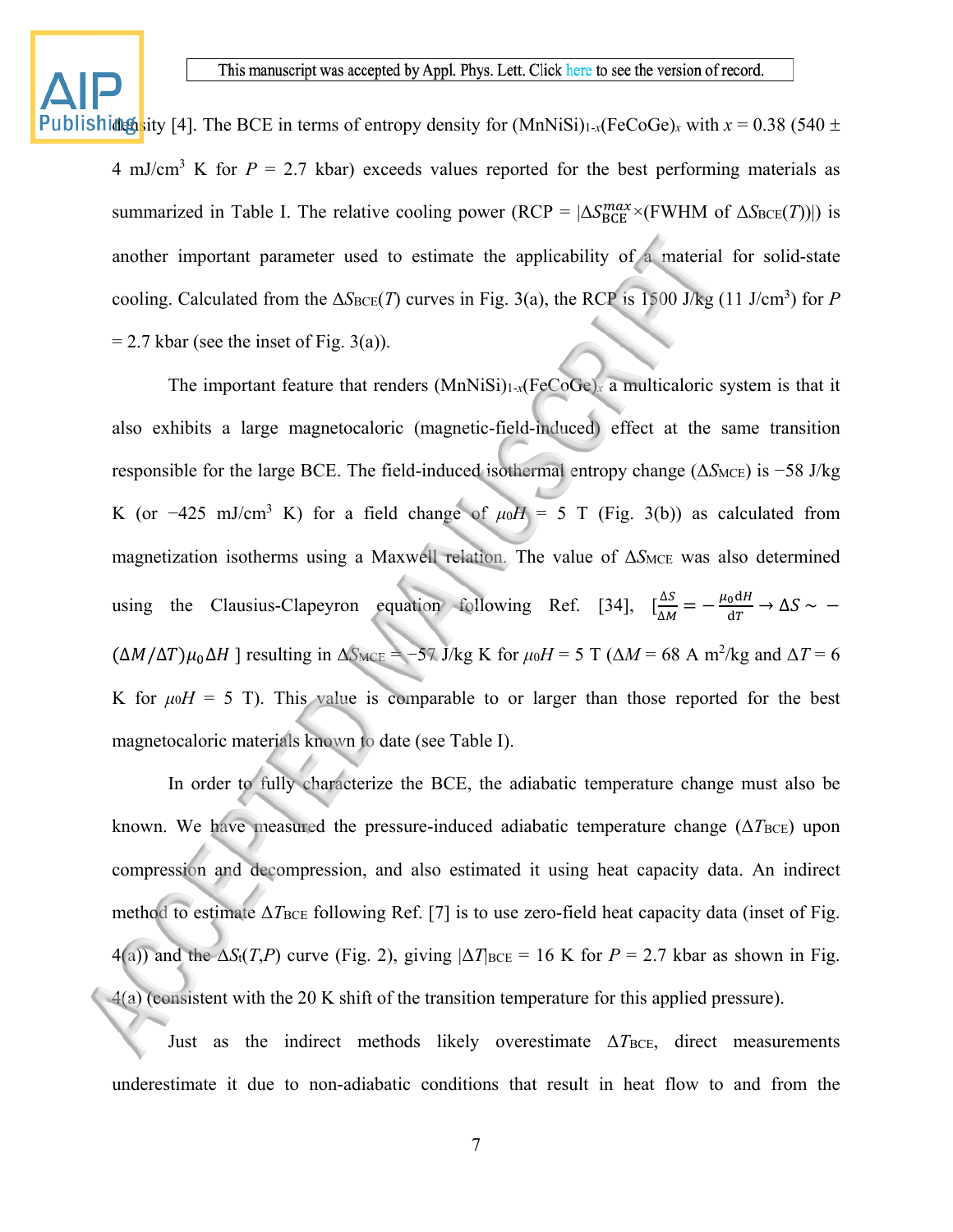Publishister bundings. In our case, direct decompression measurements (see Ref. [32] for details of the experimental system) with  $P = 2.0$  kbar resulted in  $\Delta T_{BCE} \sim 3.1$  K (Fig. 4(a)). An experimental set-up was also constructed that measures the direct temperature change on *compression* using large sample masses  $(> 20 \text{ g})$ . Compression-temperature measurements were conducted on a material of slightly different concentration,  $x = 0.39$  rather than 0.38, so that the transition occurred near room temperature (the home-built device could not operate above room temperature). Other than the lower transition temperature ( $T_M \sim 300$  K), the material with  $x =$ 0.39 behaved nearly identically to that with  $x = 0.38$ . The  $\Delta T_{\text{BCE}}$  value on compression for the sample with  $x = 0.39$  was greater than −4.3 K for  $P = 2.5$  kbar at T = 295 K, confirming the negative temperature change on compression due to the inverse BCE. In both cases, compression and decompression, the values of  $\Delta T_{\text{BCE}}$  are comparable to the magnetic-field-induced adiabatic temperature changes reported for giant magnetocaloric materials with  $\mu_0H = 2$  T (Table I).

Because of the powder form of (MnNiSi)1-*x*(FeCoGe)*x* it is difficult to determine the magnetic-field-induced  $\Delta T_{\text{MCE}}$  accurately by employing direct measurements, or indirectly using field-dependent heat capacity data. In the future, a noncontact method using a pulsed magnetic field could be implemented to determine  $\Delta T_{MCE}$  as proposed in Ref. [35]. However, the shift in *T*<sub>M</sub> by 6 K for  $\mu_0 H = 5$  T indicates that a  $\Delta T_{MCE} \sim 2.4$  K could be expected for  $\mu_0 H = 2$  T. As shown in Fig. 4(b), an increase in the width of the working temperature range, i.e., an effective increase in the cooling efficiency, is possible by applying a magnetic field during depressurization and vice versa. In other words, the range increases if both pressure and magnetic field can be implemented in a cooling cycle, and the temperature changes due to the MCE and BCE may be added [15]. Alternatively, application of a magnetic field during compression will reduce the effective hysteresis [16] and hence enhance the reversibility of the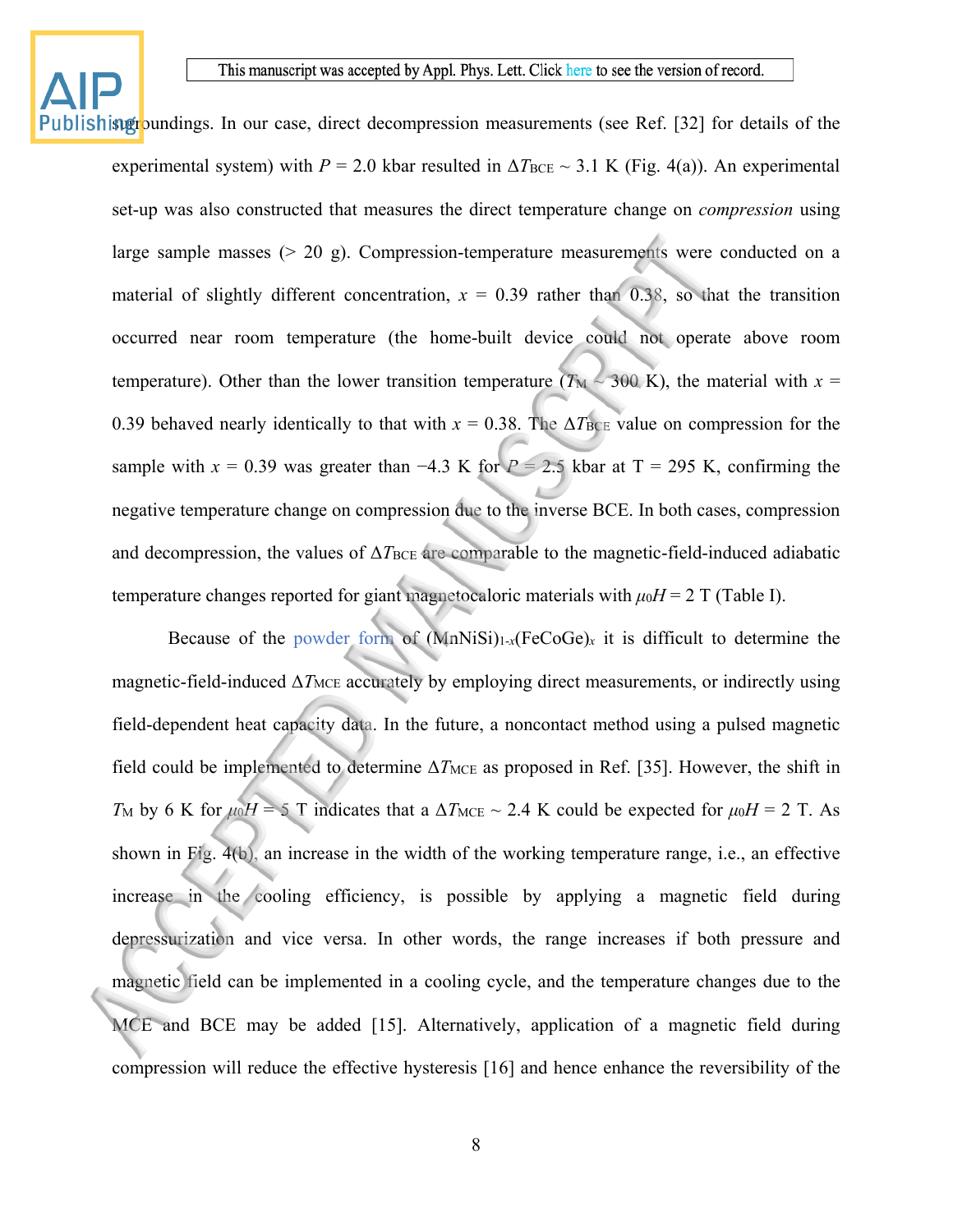**Publishing:** (i.e., decrease of the applied pressure needed for a cooling cycle). For instance, given the hysteresis of ~15 K, the reversible BCEs will be achieved above  $P \sim (15 \text{ K})/(dT_{\text{M}}/dP) \sim 2 \text{ kbar}$ (where  $\left| \frac{d T_M}{dP} \right| = 7.5$  K/kbar) [36]. The application of a 2 T magnetic field together with hydrostatic pressure will effectively decrease the required pressure to observe reversible BCE by about 0.4 kbar by reducing the thermal hysteresis of by  $\sim$ 3 K (highlighted in Fig. 4(b)). This is where multicaloric materials may have a large impact.

In summary,  $(MnNiSi)_{1-x}(FeCoGe)_{x}$  ( $x = 0.38$ ) exhibits both a large BCE and MCE near room temperature that are comparable with or exceed the best multicaloric materials known so far. The combined caloric effects could be employed to optimize the solid-state cooling efficiency desirable for practical applications. Interestingly, the transition entropy change increases with pressure, which is an unusual feature among magnetostructural alloys and compounds that leads to an enhancement of the barocaloric effect above the transition entropy change at normal pressure.

### **Acknowledgements**

Work at Louisiana State University (S.S.) was supported by the U.S. Department of Energy (DOE), Office of Science, Basic Energy Sciences (BES) under Award No. DE-FG02- 13ER46946, and heat capacity measurements were carried out at LSU by P.W.A. who is supported by DOE, Office of Science, BES under Award No. DE-FG02-07ER46420. The calorimetric measurement under applied hydrostatic pressure was supported by the CICYT (Spain), under grant FIS2014-54734-P and by the Catalan Government (Grant 2014SGR-00581). P.L. acknowledges support from SUR (DEC, Catalonia). Work at Southern Illinois University was supported by DOE, Office of Science, BES under Award No. DE-FG02-06ER46291. D.P.Y. acknowledges support from NSF through DMR Grant No. 1306392.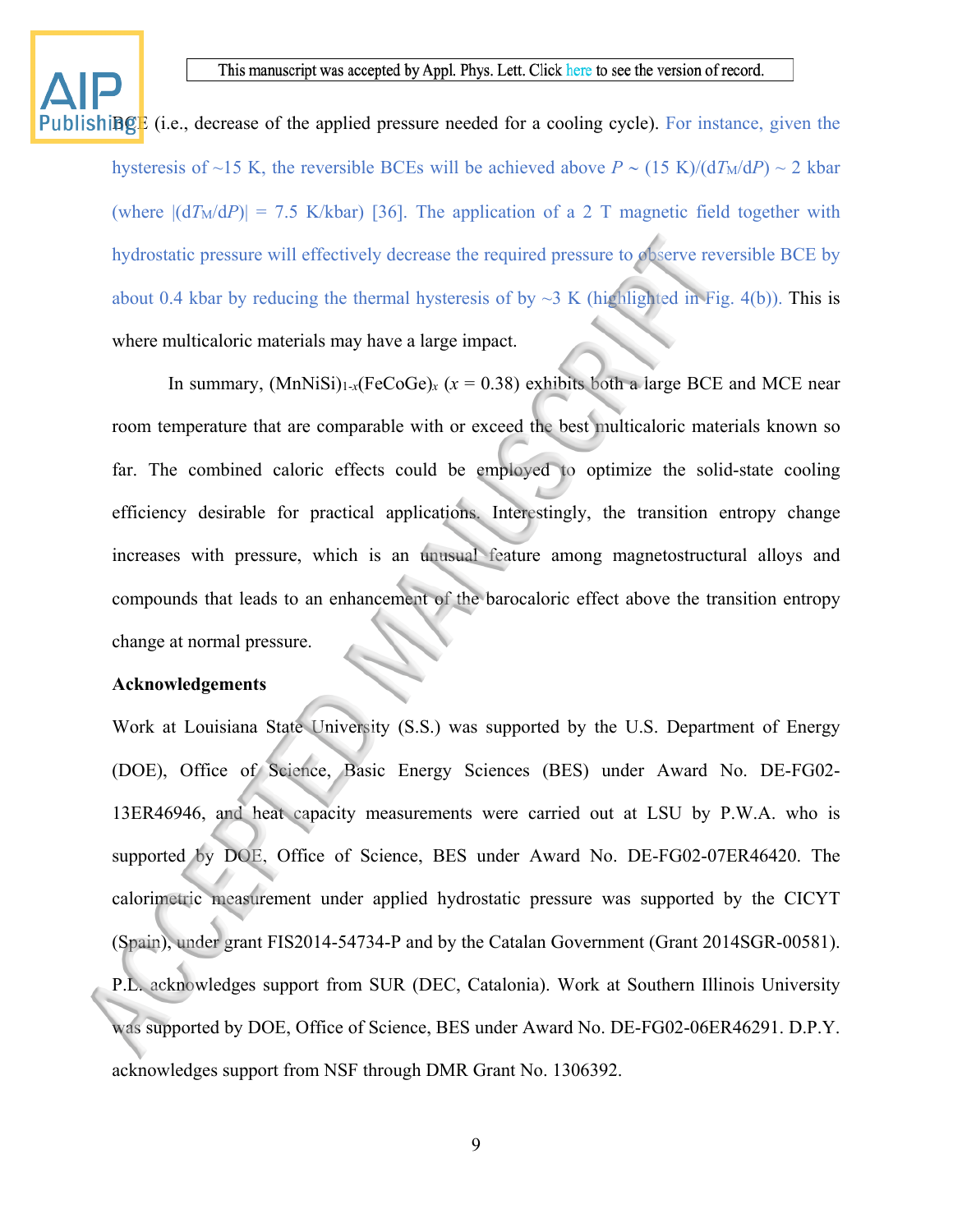

- [1] V. K. Pecharsky, and K. A. Gschneidner Jr., Phys. Rev. Lett. **78**, 4494 (1997).
- [2] O. Tegus, E. Brück, K. H. J. Buschow, and F. R. de Boer, Nature **415**, 150 (2002).
- [3] T. Krenke, E. Duman, M. Acet, E. F. Wassermann, X. Moya, L. Mañosa, and A. Planes, Nat.

Mater. **4**, 450 (2005).

- [4] K. A. Gschneidner Jr., V. K. Pecharsky, and A. O. Tsokol, Rep. Prog. Phys. **68,** 1479 (2005).
- [5] X. Moya, S. Kar-Narayan, and N. D. Mathur, Nat. Mater. **13**, 439 (2014).
- [6] L. Mañosa, D. González-Alonso, A. Planes, E. Bonnot, M. Barrio, J.-L. Tamarit, S. Aksoy,
- and M. Acet, Nat. Mater. **9**, 478 (2010).
- [7] D. Matsunami, A. Fujita, K. Takenaka, and M. Kano, Nat. Mater. **14**, 73 (2015).
- [8] P. Lloveras, E. Stern-Taulats, M. Barrio, J. L. Tamarit, S. Crossley, W. Li, V. Pomjakushin,
- A. Planes, L. Mañosa, N. D. Mathur, and X. Moya, Nat. Commun. **6**, 8801 (2015).
- [9] S. Crossley, N. D. Mathur, and X. Moya, AIP Advances **5**, 067153 (2015).
- [10] R. R. Wu, L. F. Bao, F. X. Hu, H. Wu, Q. Z. Huang, J. Wang, X. L. Dong, G. N. Li, J. R.
- Sun, F. R. Shen, T. Y. Zhao, X. Q. Zheng, L. C. Wang, Y. Liu, W. L. Zuo, Y. Y. Zhao, M.
- Zhang, X. C. Wang, C. Q. Jin, G. H. Rao, X. F. Han, and B. G. Shen, Sci. Rep. **5**, 18027 (2015).
- [11] E. Stern-Taulats , A. Planes , P. Lloveras , M. Barrio , J. L. Tamarit , S. Pramanick , S.

Majumdar , C. Frontera , and L. Mañosa, Phys. Rev. B **89**, 214105 (2014).

- [12] E. Stern-Taulats, A. Gràcia-Condal, A. Planes, P. Lloveras, M. Barrio, J. L. Tamarit, S.
- Pramanick, S. Majumdar, and L. Mañosa, Appl. Phys. Lett. **107**, 152409 (2015).
- [13] J. M. Bermúdez-García, M. Sánchez-Andújar, S. Castro-García, J. López-Beceiro, R. Artiaga, and M. A. Señarís-Rodríguez, Nat. Commun. **8**, 15715 (2017).
	- [14] L. Mañosa, and A. Planes, Adv. Mater. **29**, 1603607 (2017).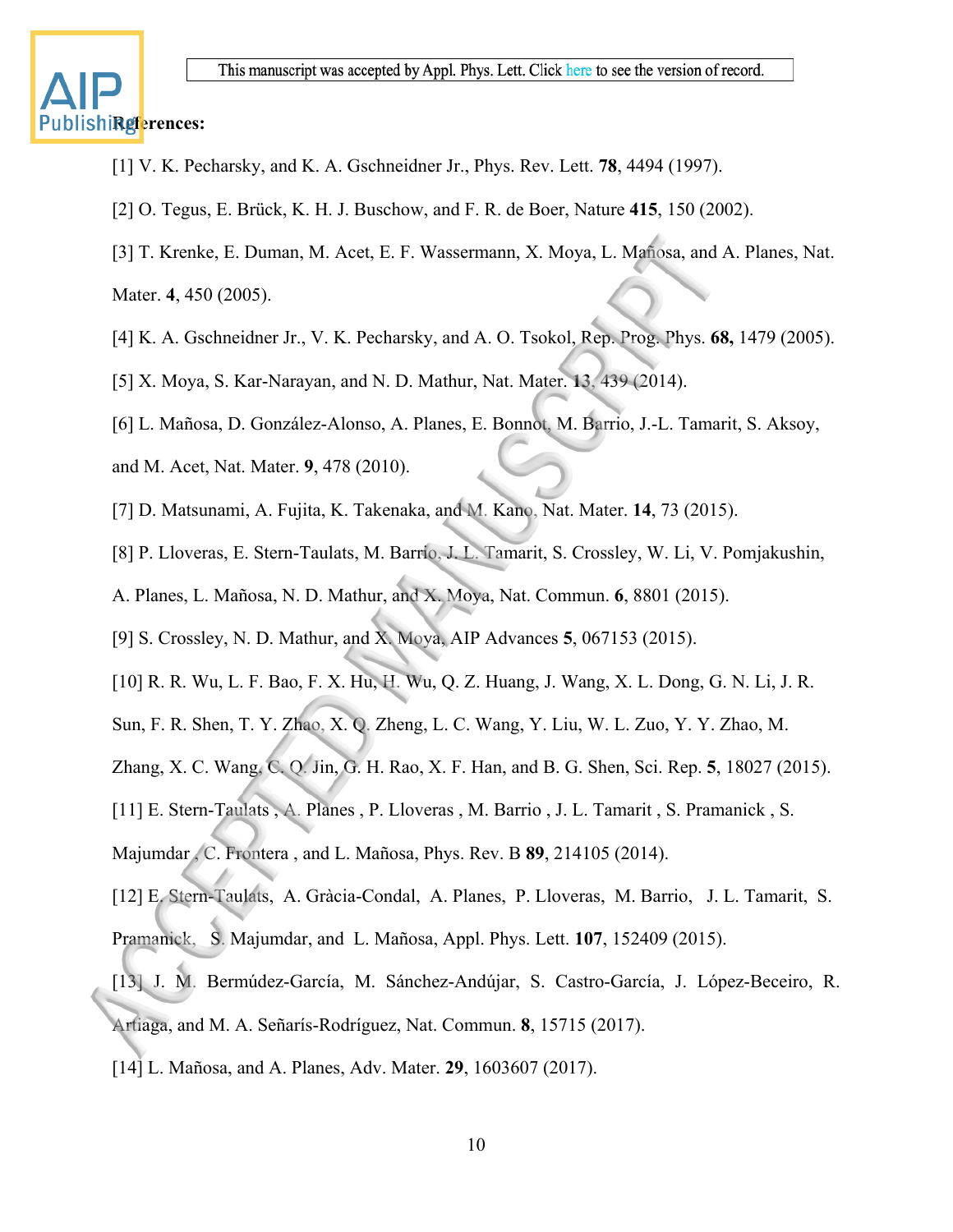

**Publishing** N. A. de Oliveira, Appl. Phys. Lett. **90**, 052501 (2007).

- [16] J. Liu, T. Gottschall, K. P. Skokov, J. D. Moore, and O. Gutfleisch, Nat. Mater. **11**, 620 (2012).
- [17] L. Mañosa, X. Moya, A. Planes, O. Gutfleisch, J. Lyubina, M. Barrio, J.-L. Tamarit, S.

Aksoy, T. Krenke, and M. Acet, Appl. Phys. Lett. **92**, 012515 (2008).

- [18] Y. Sun, Z. Arnold, J. Kamarad, G. J. Wang, B. G. Shen, and Z. H. Cheng, Appl. Phys. Lett.
- **89**, 172513 (2006).
- [19] E. Liu, W. Wang, L. Feng, W. Zhu, G. Li, J. Chen, H. Zhang, G. Wu, C. Jiang, H. Xu, and
- F. de Boer, Nat. Commun. **3**, 873 (2012).
- [20] Y. Liu, F. R. Shen, M. Zhang, L. F. Bao, R. R. Wu, Y. Y. Zhao, F. X. Hu, J. Wang, W. L.
- Zuo , J. R. Sun, and B. G. Shen, J. Alloys Compd. **649**, 1048 (2015).
- [21] E. K. Liu, W. Zhu, L. Feng, J. L. Chen, W. H. Wang, G. H. Wu, H. Y. Liu, F. B. Meng, H.
- Z. Luo, and Y. X. Li, Europhys. Lett. **91**, 17003 (2010).
- [22] C. L. Zhang, D. H.Wang, Z. D. Han, B. Qian, H. F. Shi, C. Zhu, J. Chen, and T. Z. Wang, Appl. Phys. Lett. **103**, 132411 (2013).
- [23] T. Samanta, D. L. Lepkowski, A. Us Saleheen, A. Shankar, J. Prestigiacomo, I. Dubenko,
- A. Quetz, I. W. H. Oswald, G. T. McCandless, J. Y. Chan, P. W. Adams, D. P. Young, N. Ali, and S. Stadler, Phys. Rev. B **91**, 020401(R) (2015).
- [24] T. Samanta, D. L. Lepkowski, A. U. Saleheen, A. Shankar, J. Prestigiacomo, I. Dubenko, A.
- Quetz, I. W. H. Oswald, G. T. McCandless, J. Y. Chan, P. W. Adams, D. P. Young, N. Ali, and S. Stadler, J. Appl. Phys. **117**, 123911 (2015).
- [25] S. Anzai, and K. Ozawa, Phys. Rev. B **18**, 2173 (1978).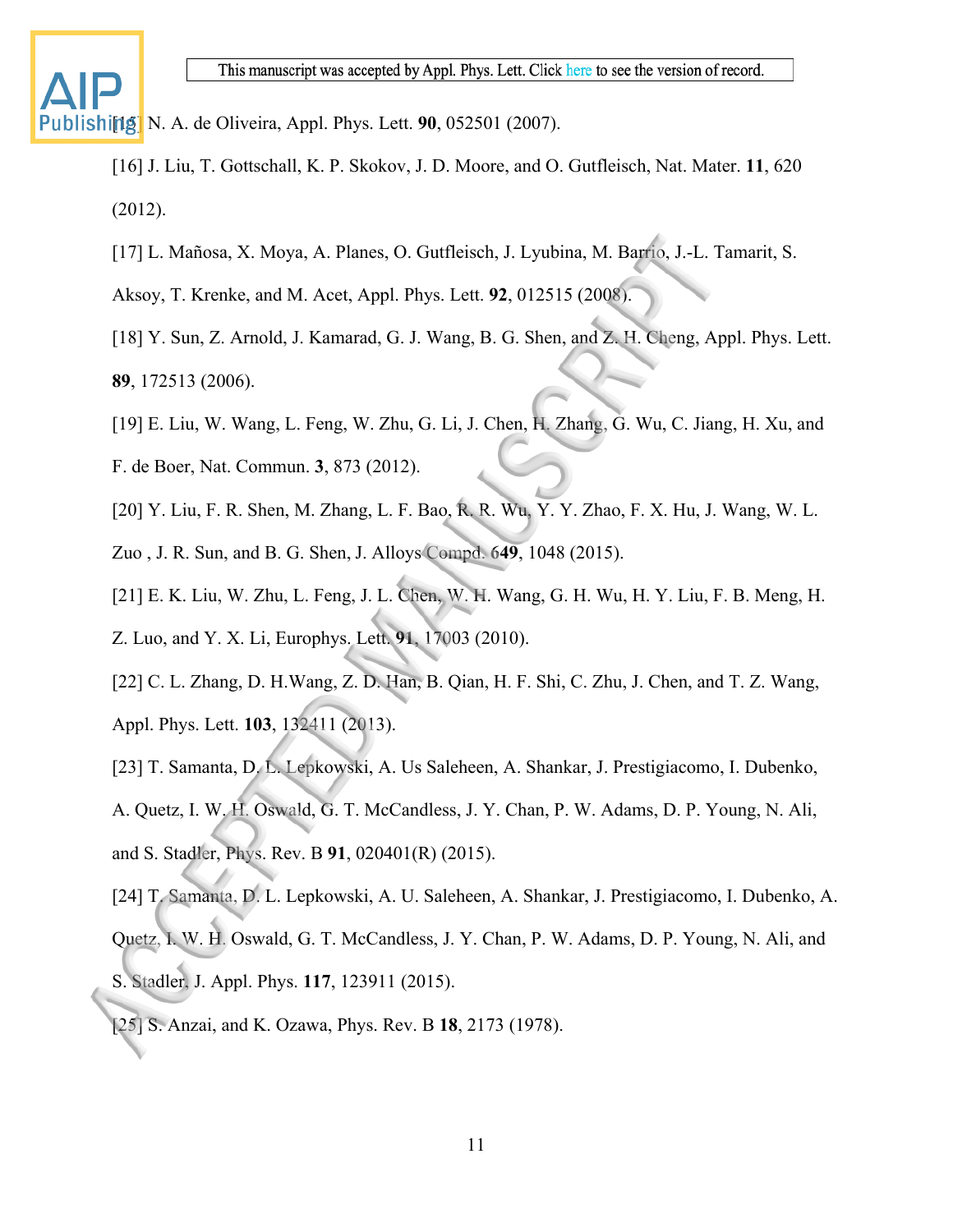

- [26] N. T. Trung, L. Zhang, L. Caron, K. H. J. Buschow, and E. Brück, Appl. Phys. Lett. **96**, 172504 (2010).
	- [27] A. SzytuŁa, A. T. Pȩdziwiatr, Z. Tomkowicz, and W. Bażela, J. Magn. Magn. Mater. **25**, 176 (1981).
	- [28] W. Bażela, A. Szytuła, T. Todorović, Z. Tomkowicz, and A. Zieba, Phys. Status Solidi A
	- **38**, 721 (1976).
	- [29] S. Nizioł, R. Fruchart, and J. P. Senateur, Phys. Status Solidi A **51**, K23 (1979).
	- [30] S. Nizioł, R. Zach, J. P. Senateur, and J. Beille, J. Magn. Magn. Mater. **79**, 333 (1989).
	- [31] A. Eiling, and J. S. Schilling, J. Phys. F **11**, 623 (1981).
	- [32] S. Yüce , M. Barrio , B. Emre , E. Stern-Taulats , A. Planes , J. L. Tamarit , Y. Mudryk , K.
	- A. Gschneidner , V. K. Pecharsky , and L. Mañosa, Appl. Phys. Lett. **101**, 071906 (2012).
	- [33] L. Mañosa , D. González-Alonso , A. Planes , M. Barrio , J. L. Tamarit , I. S. Titov , M.
	- Acet , A. Bhattacharyya , and S. Majumdar, Nat. Commun. **2**, 595 (2011).
	- [34] R. Kainuma, Y. Imano, W. Ito, Y. Sutou, H. Morito, S. Okamoto, O. Kitakami, K. Oikawa,
	- A. Fujita, T. Kanomata, and K. Ishida, Nature **439**, 957 (2006).
	- [35] R. Z. Levitin, V. V. Snegirev, A. V. Kopylov, A. S. Lagutin, and A. Gerber, J. Magn. Magn. Mater. **170**, 223 (1997).
	- [36] B. Emre, S. Yüce, E. Stern-Taulats, A. Planes, S. Fabbrici, F. Albertini, and L. Mañosa, J. Appl. Phys. **113**, 213905 (2013).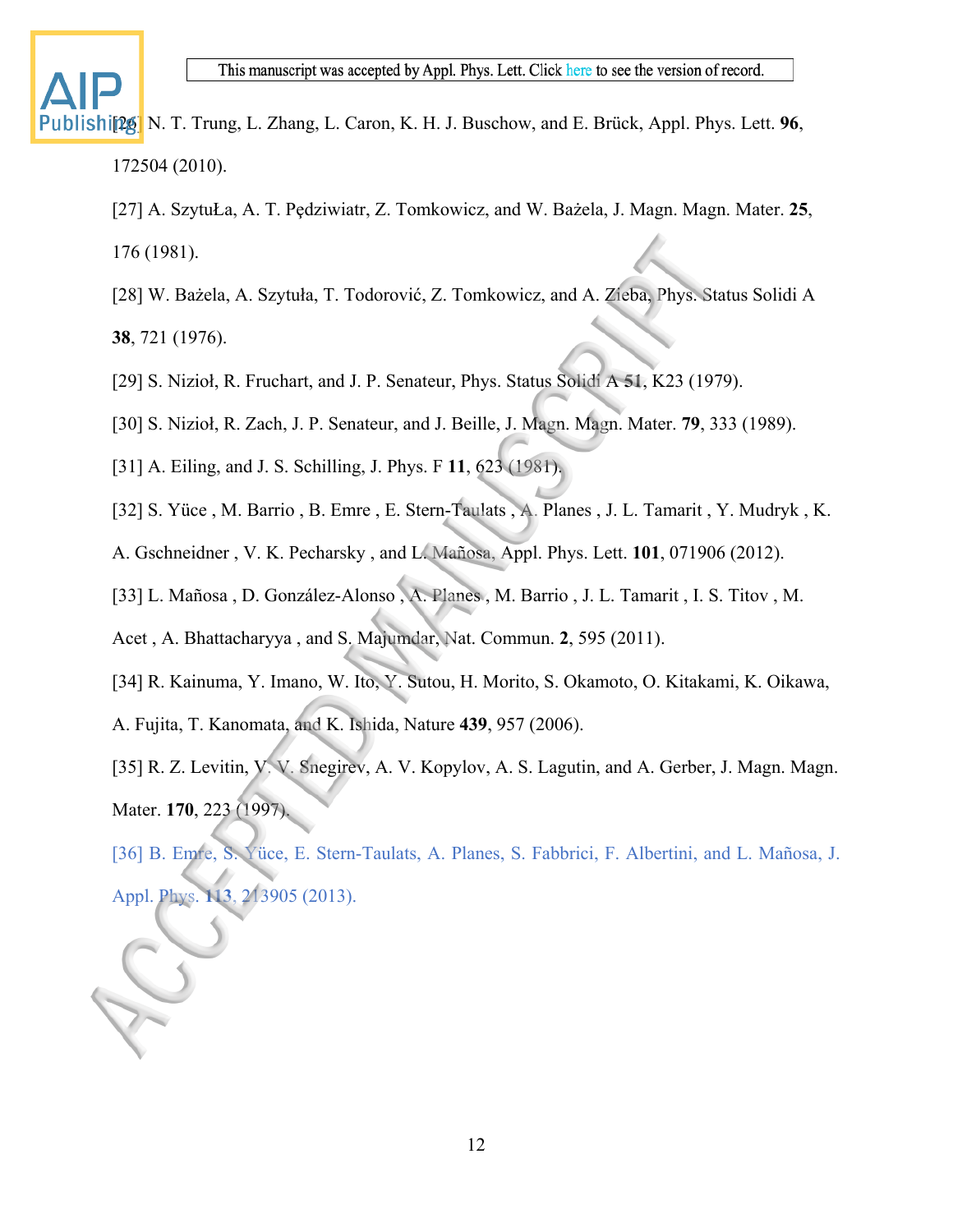

**Fig.** 1(a) Temperature dependence of the magnetization  $(M)$  with  $\mu_0H = 0.1$  T for different applied hydrostatic pressures (*P*) and at ambient pressure for  $(MnNiSi)_{1-x}(FeCoGe)_{x}$  ( $x = 0.38$ ) (left axis). *M*(*T*) for 5 T applied magnetic field (Red line and symbols) is referred to the right axis. The dotted arrows indicate the shifts of the transition with pressure and magnetic field. (b) Calorimetric heat flow curves (*dq*/*dT*) for selected values of hydrostatic pressure.

**Fig. 2** Pressure dependent transition entropy as a function of temperature. Entropy change (Δ*S*t) relative to the low-temperature phase for selected applied hydrostatic pressures (*P*). From left to right, the curves correspond to 2.7, 2.4, 2.1, 1.9, 1.6, 1.2, 1.1, 0.8, 0.5, and 0 kbar. The error bars are shown for the maximum pressure  $(\pm 4 \text{ J/kg K})$  and for normal pressure  $(\pm 2 \text{ J/kg K})$ . The error bars for the remaining curves are the same as for that at the highest pressure. The inset shows the temperature shifts in the peaks of the calorimetric curves as a function of applied pressure.

**Fig. 3** Entropy changes associated with (a) barocaloric and (b) magnetocaloric effects with the application of pressures up to 2.7 kbar and magnetic fields up to 5 T, respectively. The error bar for the maximum BCE  $(\pm 4 \text{ J/kg K})$  is shown and is valid for any pressure. The inset of (a) shows the relative cooling power ( $RCP = |\Delta S_{BCE}^{max} \times (FWHM \text{ of } \Delta S_{BCE}(T))|$ ) as a function of pressure. The error in the RCP is  $\pm$  4 J/kg for the maximum pressure and is valid for any pressure. No error bars are shown as they are smaller than the symbol size.

**Fig. 4**(a) The adiabatic temperature change upon depressurization from 2 kbar to atmosphere (right axis), and the same estimated from zero-field heat capacity data (left axis). The heat capacity as a function of temperature is shown in the inset. (b) The pressure-induced entropy change for  $P = 2.7$  kbar and the magnetic-field-induced change for  $\mu_0 H = 2$  T plotted to illustrate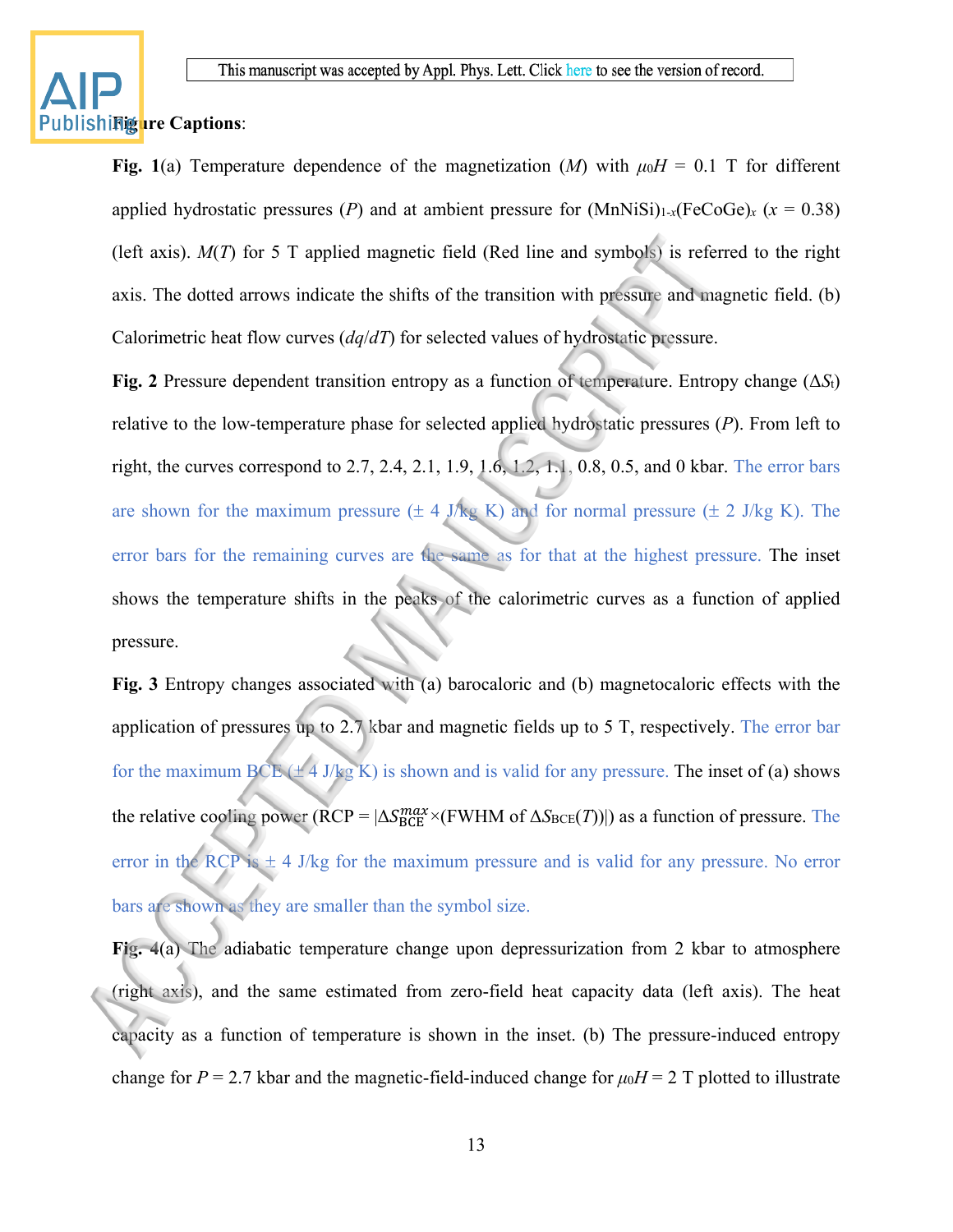

Publishith potential extension of the width of the entropy versus temperature curve that might be realized by a cooling cycle that employs both hydrostatic pressure and magnetic field.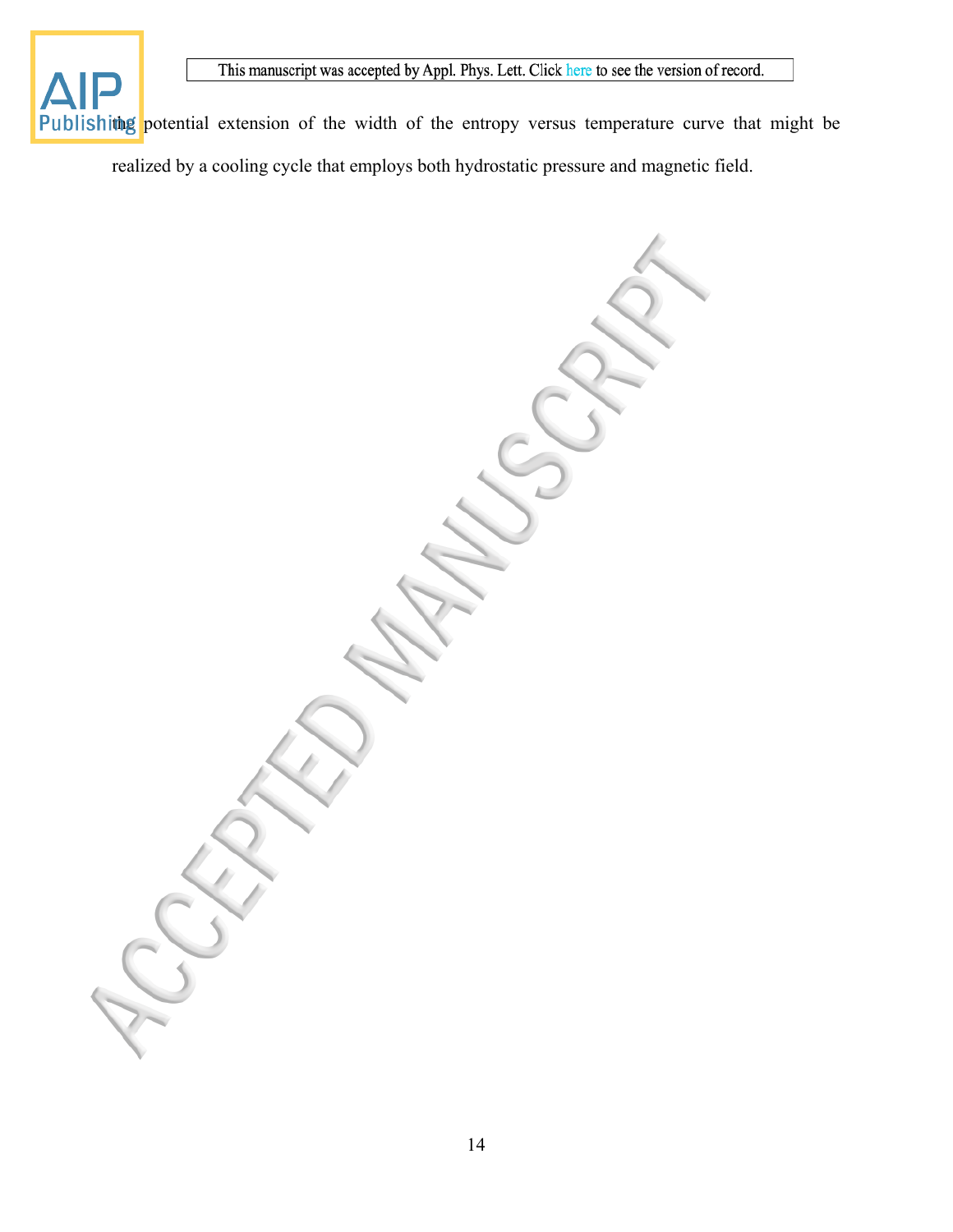

**Publishing BLE I.** Materials exhibiting giant multicaloric effects at first-order phase transitions including  $(MnNiSi)_{1-x}(FeCoGe)x$  with  $x = 0.38$  (present work). Isothermal entropy change  $|\Delta S|$ , adiabatic temperature change  $|\Delta T|$ , and relative cooling power RCP, due to changes of hydrostatic pressure *P* (barocaloric, BCE) and magnetic field *μ0H* (magnetocaloric, MCE). Entries inside curly brackets {…} were derived from direct measurements. \* Data acquired from hydrostatic decompression measurements. † Data acquired from hydrostatic compression measurement using a slightly different concentration  $x = 0.39$ . *Flata* derived from direct measurement by pressurizing the sample using a hydraulic press. Entries inside round brackets (...) denote parameters derived from  $-c\Delta T \approx T\Delta S$  using zero-field heat capacity data. Entries in italic font signify data derived from quasi-direct measurements. No data was available for the dashed entries. The mass density is *ρ*.

| <b>Materials</b>                                        | T   | $ \Delta S _{BCE}$   | $ \Delta T _{\rm BCE}$ | <b>RCP</b>        | $\boldsymbol{P}$ | $ \Delta S _{\rm MCE}$ | $ \Delta T _{MCE}$ | <b>RCP</b>        | $\mu_0H$       | $\boldsymbol{p}$  | <b>References</b> |
|---------------------------------------------------------|-----|----------------------|------------------------|-------------------|------------------|------------------------|--------------------|-------------------|----------------|-------------------|-------------------|
|                                                         | K   | mJ/cm <sup>3</sup> K | K                      | J/cm <sup>3</sup> | kbar             | mJ/cm <sup>3</sup> K   |                    | J/cm <sup>3</sup> | T              | g/cm <sup>3</sup> |                   |
| $Ni_{49.26}Mn_{36.08}In_{14.66}$                        | 293 | 200                  | (4.5)                  |                   | 2.6              | 82                     | (1.3)              | 0.3               | 0.94           | 8.2               | [6]               |
| $Gd_5Si_2Ge_2$                                          | 270 | 82.5                 | ${41.13}^*$            |                   | $2.9*$           | 120                    |                    | 0.96              | 2              | 7.5               | [1, 32]           |
| LaFe <sub>1133</sub> Co <sub>047</sub> Si <sub>12</sub> | 237 | 63.5                 | ${2.2}^*$              | 1.3               | $2.0*$           | 76                     |                    |                   |                | 7.3               | $[33]$            |
|                                                         |     |                      |                        |                   |                  |                        | ${0.9}$            | 0.33              |                |                   |                   |
| $Fe_{49}Rh_{51}$                                        | 308 | 123.5                | (8.1)                  |                   | 1.1              | 120                    | (6)                | 2.5               | 2              | 9.8               | [11, 12]          |
| $MnCoGe_{0.99}In_{0.01}$                                | 308 | 413                  | (18.5)                 | 9.5               | 3.0<             | 95                     | (2.8)              | 0.63              | $\overline{2}$ | 7.95              | [10, 20]          |
|                                                         |     |                      | ${9.4}^{\#}$           |                   | $3.0^{#}$        |                        |                    |                   |                |                   |                   |
| $Mn_3GaN$                                               | 285 | 170                  | (4.8)                  | 1.5               | 1,39             |                        |                    |                   | -              | 7.6               | Γ7                |
| $(NH_4)$ <sub>2</sub> SO <sub>4</sub>                   | 219 | 106                  | (8)                    | 0.5               | $1.0^{\circ}$    |                        |                    |                   | -              | 1.8               | [8]               |
| $(MnNiSi)_{0.62}$ (FeCo                                 | 338 | 538                  | ${3.1}^*$              |                   | $2.0^\circ$      | 152                    | (2.4)              | 0.9               | 2              | 7.3               | Present           |
| $Ge)_{0.38}$                                            |     |                      | ${4.3}$ $^{\dagger}$   |                   | $2.5^{\circ}$    |                        |                    |                   |                |                   | work              |
|                                                         |     |                      | (16)                   | 11                | 2.7              |                        |                    |                   |                |                   |                   |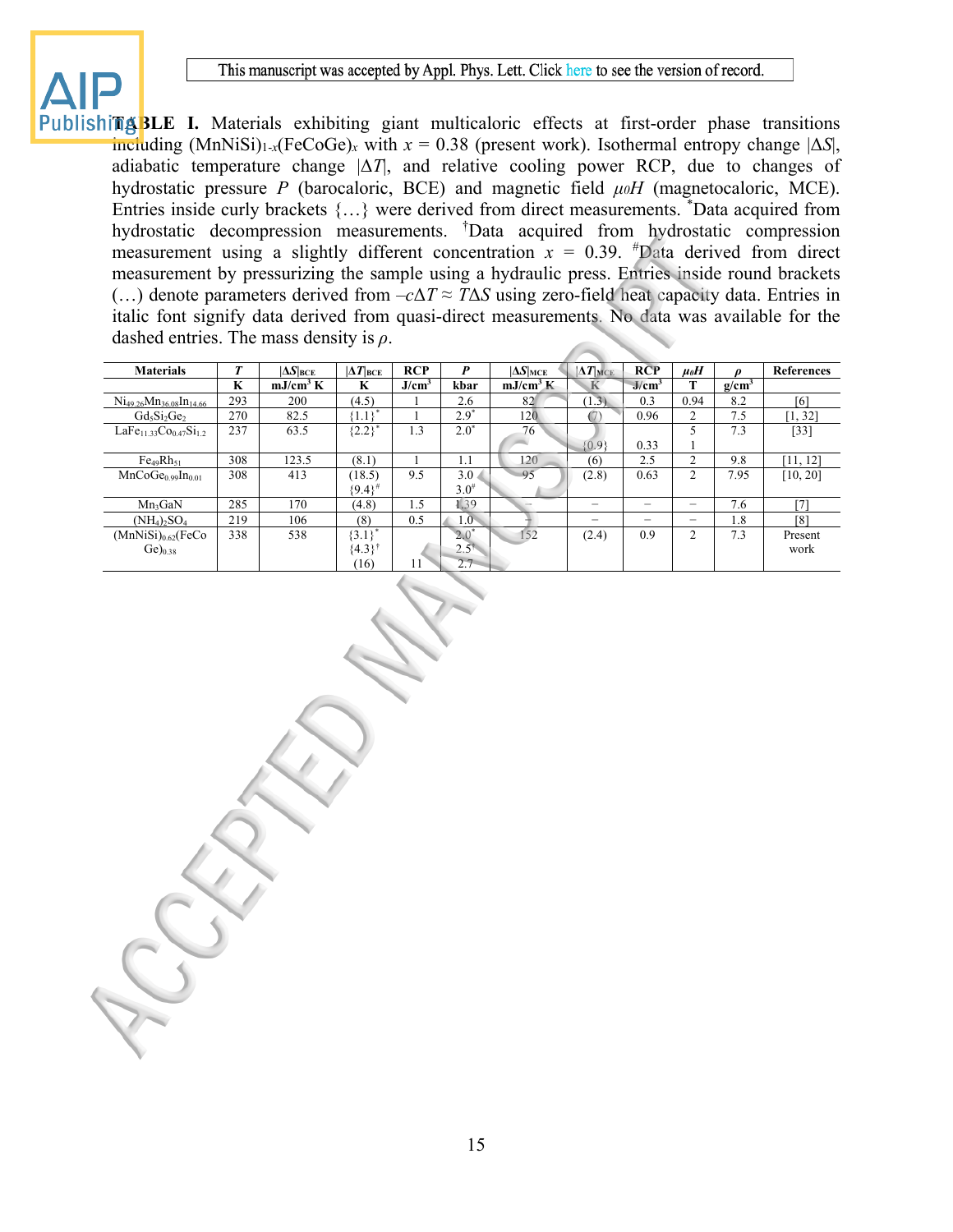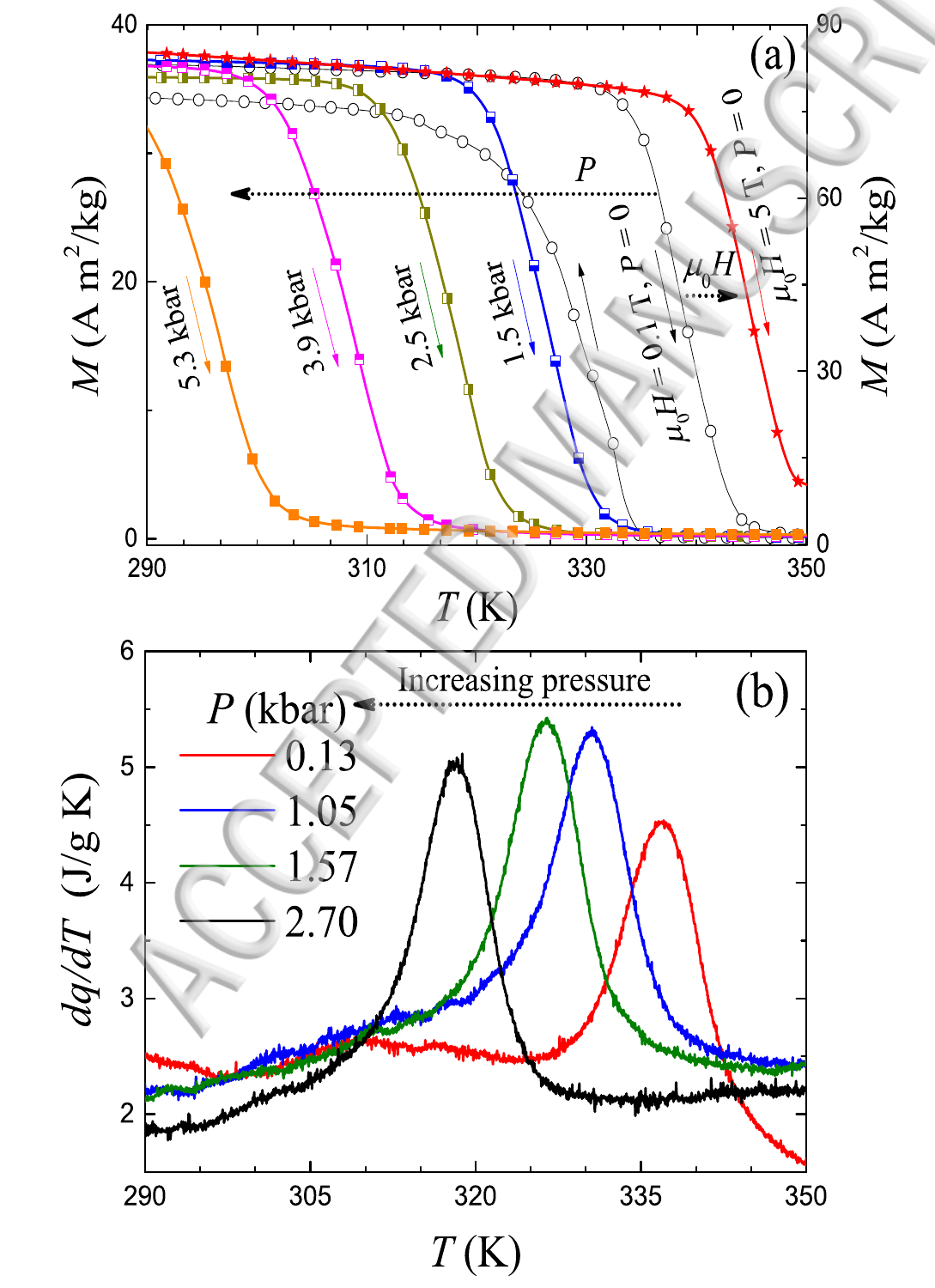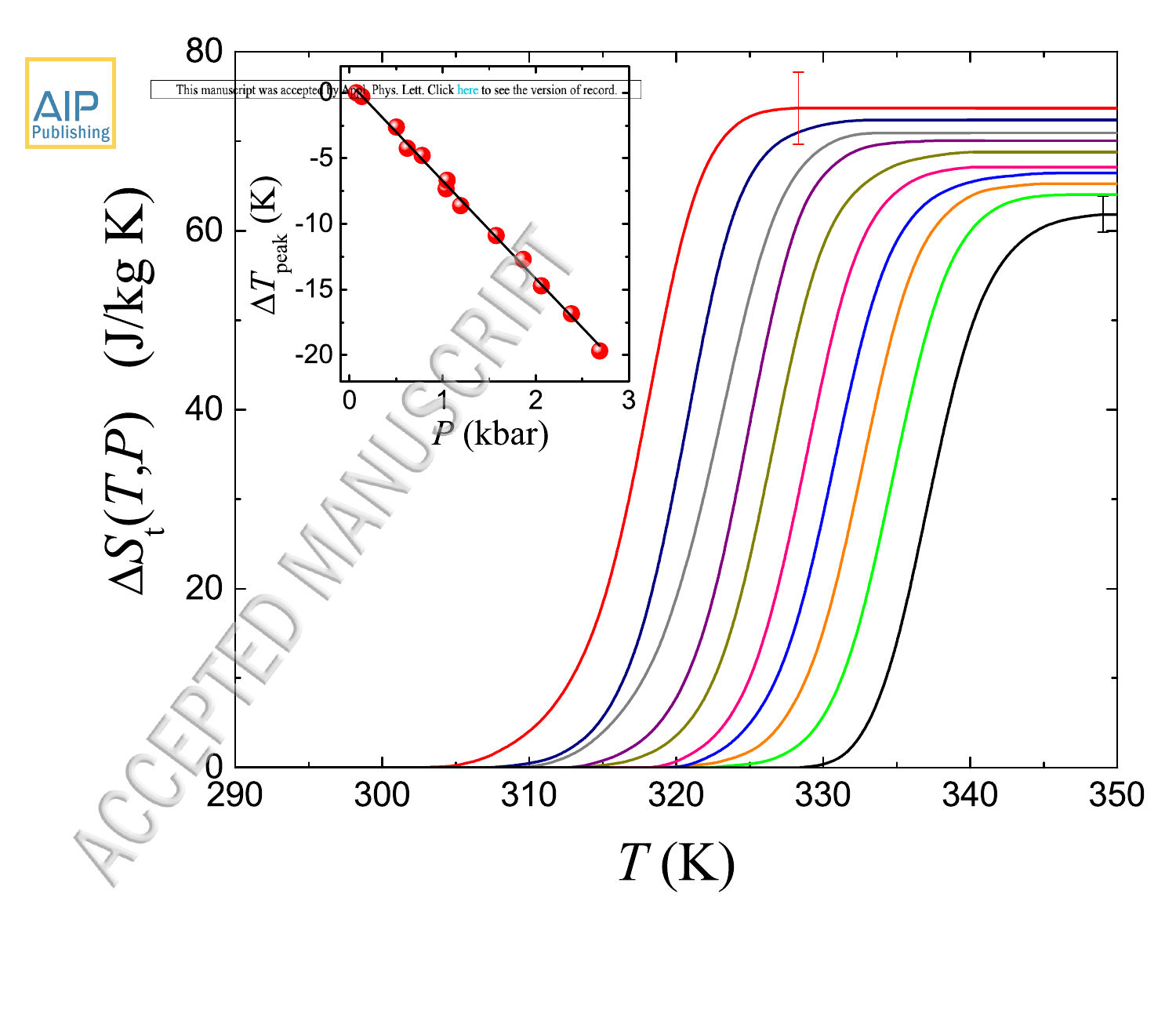